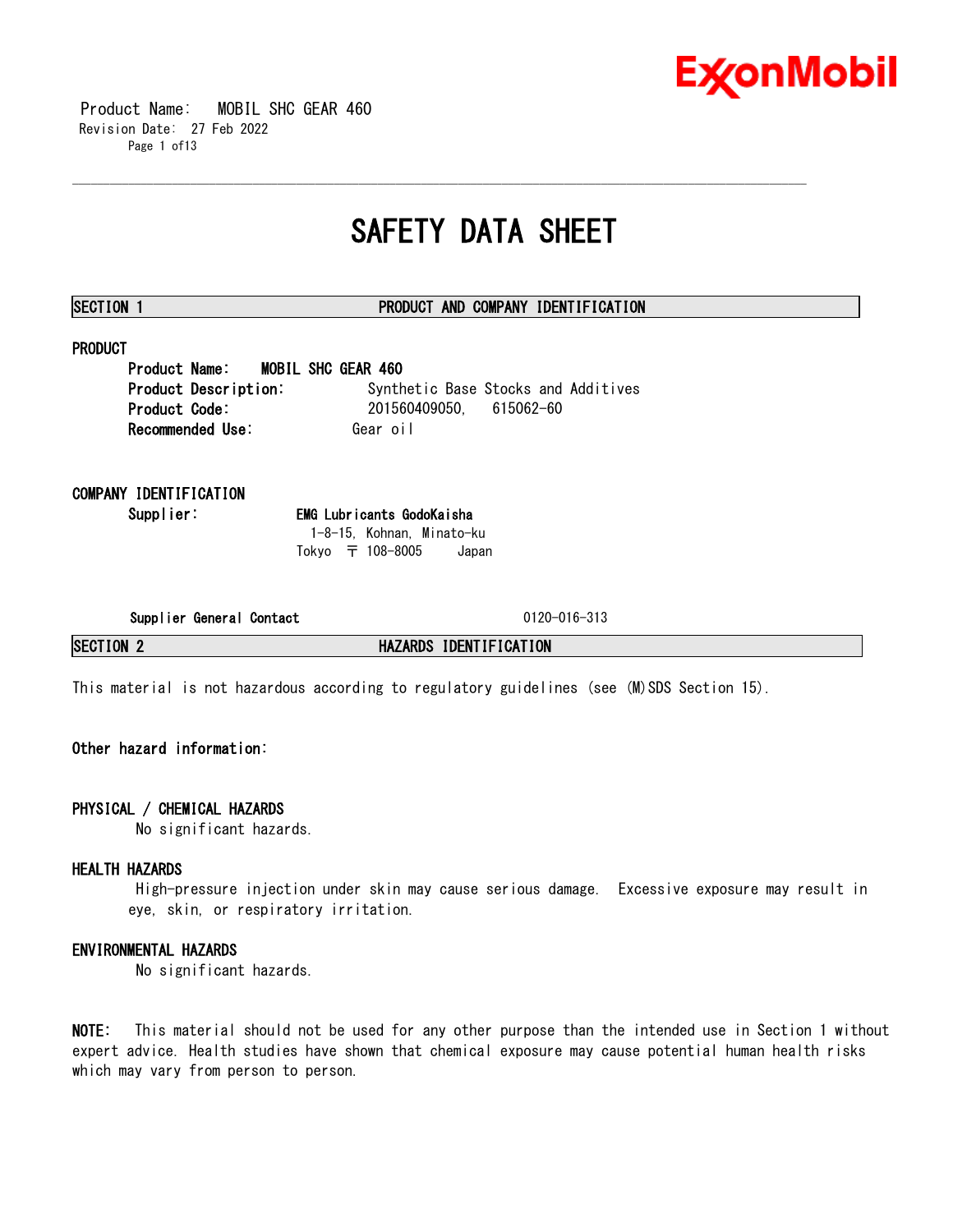

 Product Name: MOBIL SHC GEAR 460 Revision Date: 27 Feb 2022 Page 2 of13

#### **SECTION 3 COMPOSITION / INFORMATION ON INGREDIENTS**

\_\_\_\_\_\_\_\_\_\_\_\_\_\_\_\_\_\_\_\_\_\_\_\_\_\_\_\_\_\_\_\_\_\_\_\_\_\_\_\_\_\_\_\_\_\_\_\_\_\_\_\_\_\_\_\_\_\_\_\_\_\_\_\_\_\_\_\_\_\_\_\_\_\_\_\_\_\_\_\_\_\_\_\_\_\_\_\_\_\_\_\_\_\_\_\_\_\_\_\_\_\_\_\_\_\_\_\_\_\_\_\_\_\_\_\_\_\_

#### **Chemical Substance or Mixture Identification**

This material is defined as a mixture.

#### **Hazardous Substance(s) or Complex Substance(s) required for disclosure**

| <b>Name</b>                              | CAS#       | Concentration*           | <b>GHS Hazard Codes</b>   |
|------------------------------------------|------------|--------------------------|---------------------------|
| <b>BENZENE.</b><br>C10-14- ALKYL DERIVS. | 68442-69-3 | $<$ 0.25%<br>0.1<br>$-2$ | H400 (M<br>H315.<br>H304. |
|                                          |            |                          | factor                    |
| DITRIDECYL ADIPATE                       | 16958-92-2 | 20%<br>10                | None                      |

\* All concentrations are percent by weight unless material is a gas. Gas concentrations are in percent by volume.

#### **SECTION 4 FIRST AID MEASURES**

#### **INHALATION**

Remove from further exposure. For those providing assistance, avoid exposure to yourself or others. Use adequate respiratory protection. If respiratory irritation, dizziness, nausea, or unconsciousness occurs, seek immediate medical assistance. If breathing has stopped, assist ventilation with a mechanical device or use mouth-to-mouth resuscitation.

#### **SKIN CONTACT**

Wash contact areas with soap and water. If product is injected into or under the skin, or into any part of the body, regardless of the appearance of the wound or its size, the individual should be evaluated immediately by a physician as a surgical emergency. Even though initial symptoms from high pressure injection may be minimal or absent, early surgical treatment within the first few hours may significantly reduce the ultimate extent of injury.

#### **EYE CONTACT**

Flush thoroughly with water. If irritation occurs, get medical assistance.

#### **INGESTION**

First aid is normally not required. Seek medical attention if discomfort occurs.

#### **NOTE TO PHYSICIAN**

None

### **SECTION 5 FIRE FIGHTING MEASURES**

#### **EXTINGUISHING MEDIA**

**Appropriate Extinguishing Media:** Use water fog, foam, dry chemical or carbon dioxide (CO2) to extinguish flames.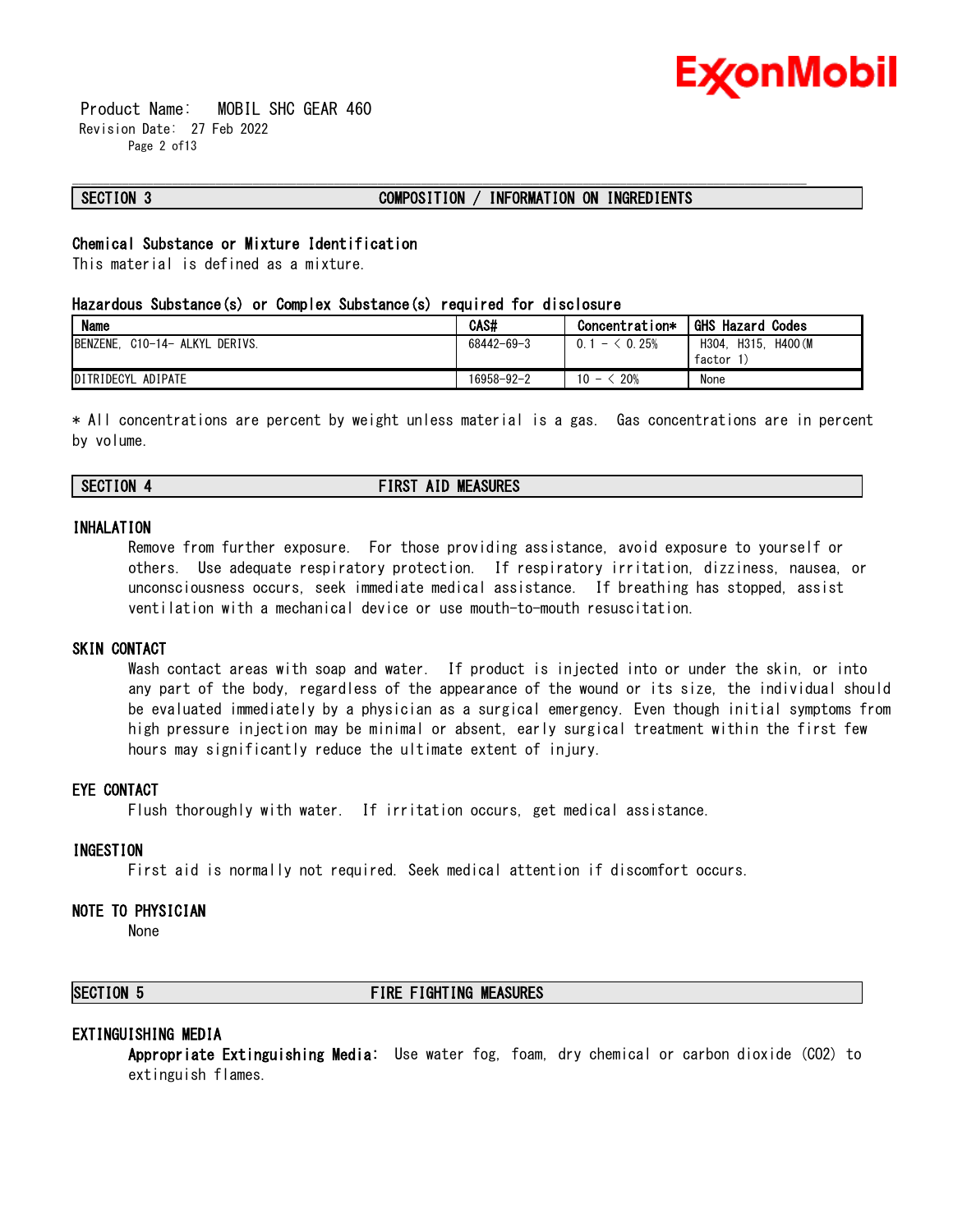

 Product Name: MOBIL SHC GEAR 460 Revision Date: 27 Feb 2022 Page 3 of13

**Inappropriate Extinguishing Media:** Straight Streams of Water

\_\_\_\_\_\_\_\_\_\_\_\_\_\_\_\_\_\_\_\_\_\_\_\_\_\_\_\_\_\_\_\_\_\_\_\_\_\_\_\_\_\_\_\_\_\_\_\_\_\_\_\_\_\_\_\_\_\_\_\_\_\_\_\_\_\_\_\_\_\_\_\_\_\_\_\_\_\_\_\_\_\_\_\_\_\_\_\_\_\_\_\_\_\_\_\_\_\_\_\_\_\_\_\_\_\_\_\_\_\_\_\_\_\_\_\_\_\_

### **FIRE FIGHTING**

**Fire Fighting Instructions:** Evacuate area. Prevent runoff from fire control or dilution from entering streams, sewers, or drinking water supply. Firefighters should use standard protective equipment and in enclosed spaces, self-contained breathing apparatus (SCBA). Use water spray to cool fire exposed surfaces and to protect personnel.

**Hazardous Combustion Products:** Aldehydes, Incomplete combustion products, Oxides of carbon, Smoke, Fume, Sulfur oxides

#### **FLAMMABILITY PROPERTIES**

**Flash Point [Method]:** >210°C (410°F) [ ASTM D-92] **Flammable Limits (Approximate volume % in air):** LEL: 0.9 UEL: 7.0 **Autoignition Temperature:** N/D

#### **SECTION 6 ACCIDENTAL RELEASE MEASURES**

#### **NOTIFICATION PROCEDURES**

In the event of a spill or accidental release, notify relevant authorities in accordance with all applicable regulations.

#### **PERSONAL PRECAUTIONS**

Avoid contact with spilled material. See Section 5 for fire fighting information. See the Hazard Identification Section for Significant Hazards. See Section 4 for First Aid Advice. See Section 8 for advice on the minimum requirements for personal protective equipment. Additional protective measures may be necessary, depending on the specific circumstances and/or the expert judgment of the emergency responders.

#### **SPILL MANAGEMENT**

**Land Spill:** Stop leak if you can do it without risk. Recover by pumping or with suitable absorbent.

**Water Spill:** Stop leak if you can do it without risk. Confine the spill immediately with booms. Warn other shipping. Remove from the surface by skimming or with suitable absorbents. Seek the advice of a specialist before using dispersants.

Water spill and land spill recommendations are based on the most likely spill scenario for this material; however, geographic conditions, wind, temperature, (and in the case of a water spill) wave and current direction and speed may greatly influence the appropriate action to be taken. For this reason, local experts should be consulted. Note: Local regulations may prescribe or limit action to be taken.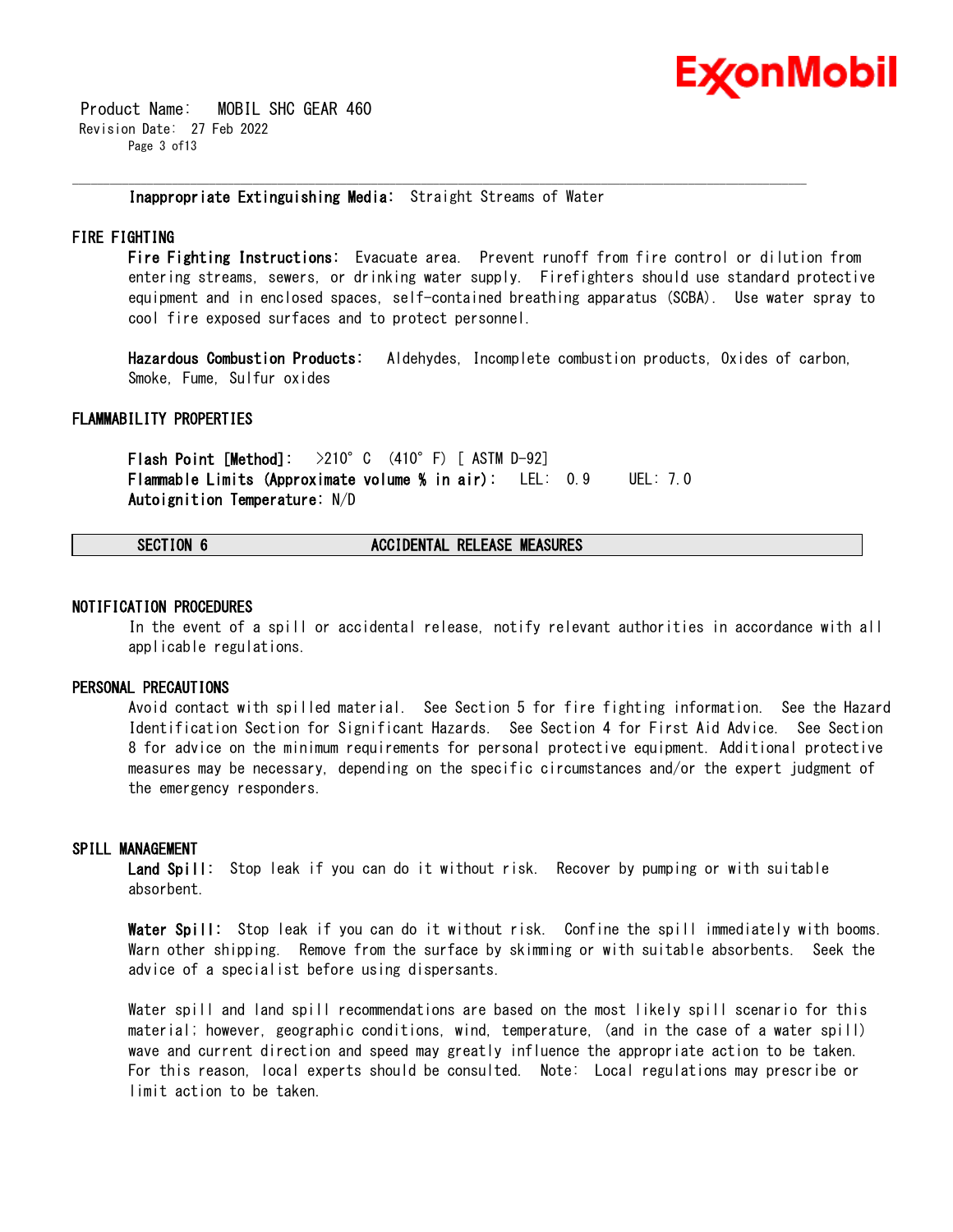

 Product Name: MOBIL SHC GEAR 460 Revision Date: 27 Feb 2022 Page 4 of13

#### **ENVIRONMENTAL PRECAUTIONS**

Large Spills: Dike far ahead of liquid spill for later recovery and disposal. Prevent entry into waterways, sewers, basements or confined areas.

\_\_\_\_\_\_\_\_\_\_\_\_\_\_\_\_\_\_\_\_\_\_\_\_\_\_\_\_\_\_\_\_\_\_\_\_\_\_\_\_\_\_\_\_\_\_\_\_\_\_\_\_\_\_\_\_\_\_\_\_\_\_\_\_\_\_\_\_\_\_\_\_\_\_\_\_\_\_\_\_\_\_\_\_\_\_\_\_\_\_\_\_\_\_\_\_\_\_\_\_\_\_\_\_\_\_\_\_\_\_\_\_\_\_\_\_\_\_

#### **SECTION 7 HANDLING AND STORAGE**

#### **HANDLING (Technical Measures; Safety Handling Precautions; Contact Avoidance)**

Prevent small spills and leakage to avoid slip hazard. Material can accumulate static charges which may cause an electrical spark (ignition source). When the material is handled in bulk, an electrical spark could ignite any flammable vapors from liquids or residues that may be present (e.g., during switch-loading operations). Use proper bonding and/or ground procedures. However, bonding and grounds may not eliminate the hazard from static accumulation. Consult local applicable standards for guidance. Additional references include American Petroleum Institute 2003 (Protection Against Ignitions Arising out of Static, Lightning and Stray Currents) or National Fire Protection Agency 77 (Recommended Practice on Static Electricity) or CENELEC CLC/TR 50404 (Electrostatics - Code of practice for the avoidance of hazards due to static electricity).

**Static Accumulator:** This material is a static accumulator.

#### **STORAGE (Safe Storage Conditions; Safe Containers and Packaging Materials)**

The type of container used to store the material may affect static accumulation and dissipation. Do not store in open or unlabelled containers.

#### **SECTION 8 EXPOSURE CONTROLS / PERSONAL PROTECTION**

#### **EXPOSURE LIMIT VALUES**

**Exposure limits/standards (Note: Exposure limits are not additive)**

| Name<br>substance                                        | ∙orm | imi 1      | Standaro  | <b>NOTE</b> | Source    |
|----------------------------------------------------------|------|------------|-----------|-------------|-----------|
| <b>ADIPATE</b><br><b>DIDEAVE</b><br>≀ DF<br>к<br>. u I L |      | <b>TWA</b> | mg<br>∕m3 |             | :xxonMobi |

**Exposure limits/standards for materials that can be formed when handling this product:** When mists/aerosols can occur the following is recommended:  $5 \text{ mg/m}^3$  - ACGIH TLV (inhalable fraction).

#### **Biological limits**

No biological limits allocated.

NOTE: Limits/standards shown for guidance only. Follow applicable regulations.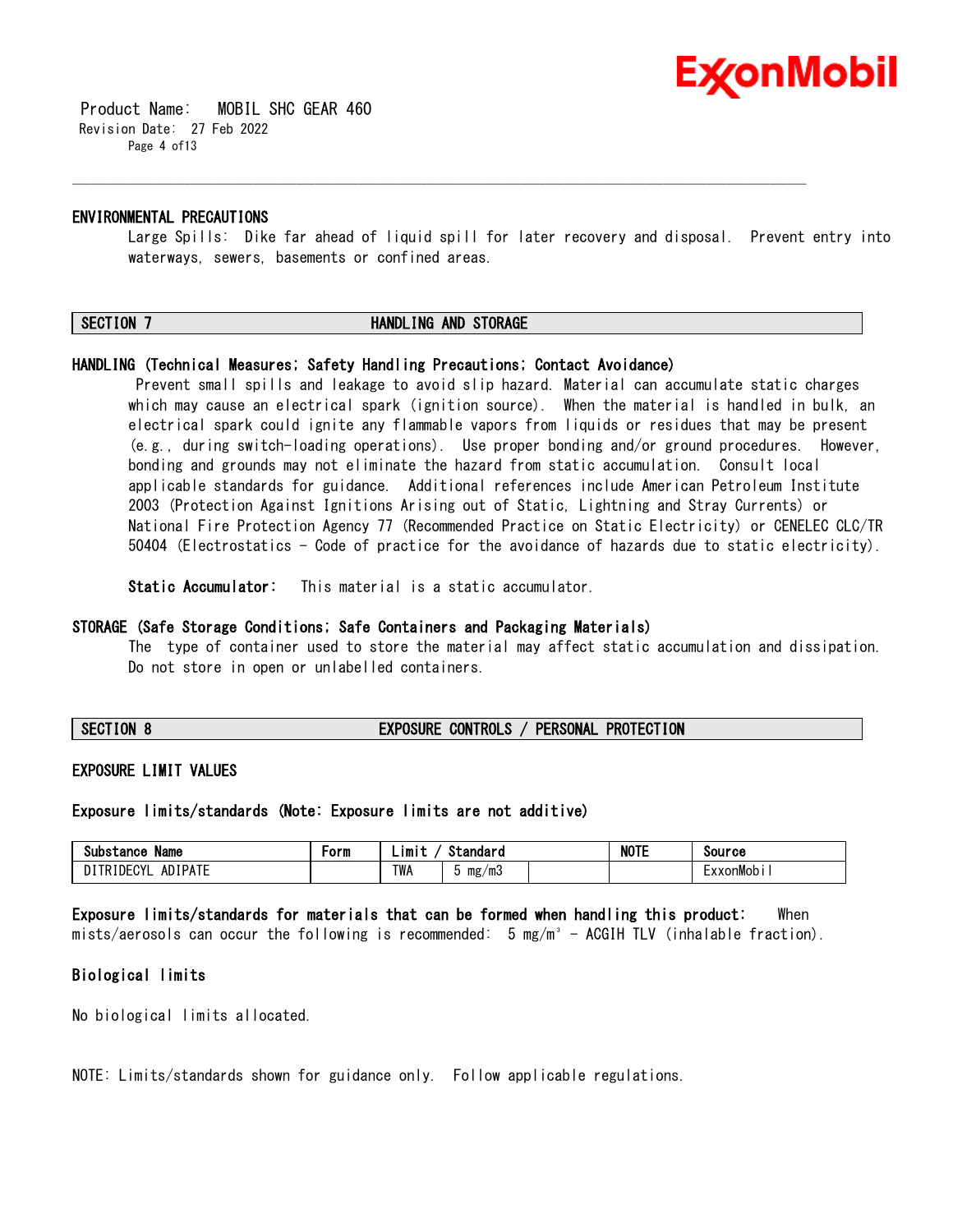

 Product Name: MOBIL SHC GEAR 460 Revision Date: 27 Feb 2022 Page 5 of13

#### **ENGINEERING CONTROLS**

The level of protection and types of controls necessary will vary depending upon potential exposure conditions. Control measures to consider:

\_\_\_\_\_\_\_\_\_\_\_\_\_\_\_\_\_\_\_\_\_\_\_\_\_\_\_\_\_\_\_\_\_\_\_\_\_\_\_\_\_\_\_\_\_\_\_\_\_\_\_\_\_\_\_\_\_\_\_\_\_\_\_\_\_\_\_\_\_\_\_\_\_\_\_\_\_\_\_\_\_\_\_\_\_\_\_\_\_\_\_\_\_\_\_\_\_\_\_\_\_\_\_\_\_\_\_\_\_\_\_\_\_\_\_\_\_\_

No special requirements under ordinary conditions of use and with adequate ventilation.

#### **PERSONAL PROTECTION**

Personal protective equipment selections vary based on potential exposure conditions such as applications, handling practices, concentration and ventilation. Information on the selection of protective equipment for use with this material, as provided below, is based upon intended, normal usage.

**Respiratory Protection:** If engineering controls do not maintain airborne contaminant concentrations at a level which is adequate to protect worker health, an approved respirator may be appropriate. Respirator selection, use, and maintenance must be in accordance with regulatory requirements, if applicable. Types of respirators to be considered for this material include: No special requirements under ordinary conditions of use and with adequate ventilation.

For high airborne concentrations, use an approved supplied-air respirator, operated in positive pressure mode. Supplied air respirators with an escape bottle may be appropriate when oxygen levels are inadequate, gas/vapor warning properties are poor, or if air purifying filter capacity/rating may be exceeded.

**Hand Protection:** Any specific glove information provided is based on published literature and glove manufacturer data. Glove suitability and breakthrough time will differ depending on the specific use conditions. Contact the glove manufacturer for specific advice on glove selection and breakthrough times for your use conditions. Inspect and replace worn or damaged gloves. The types of gloves to be considered for this material include:

No protection is ordinarily required under normal conditions of use.

**Eye Protection:** If contact is likely, safety glasses with side shields are recommended.

**Skin and Body Protection:** Any specific clothing information provided is based on published literature or manufacturer data. The types of clothing to be considered for this material include:

No skin protection is ordinarily required under normal conditions of use. In accordance with good industrial hygiene practices, precautions should be taken to avoid skin contact.

**Specific Hygiene Measures:** Always observe good personal hygiene measures, such as washing after handling the material and before eating, drinking, and/or smoking. Routinely wash work clothing and protective equipment to remove contaminants. Discard contaminated clothing and footwear that cannot be cleaned. Practice good housekeeping.

#### **ENVIRONMENTAL CONTROLS**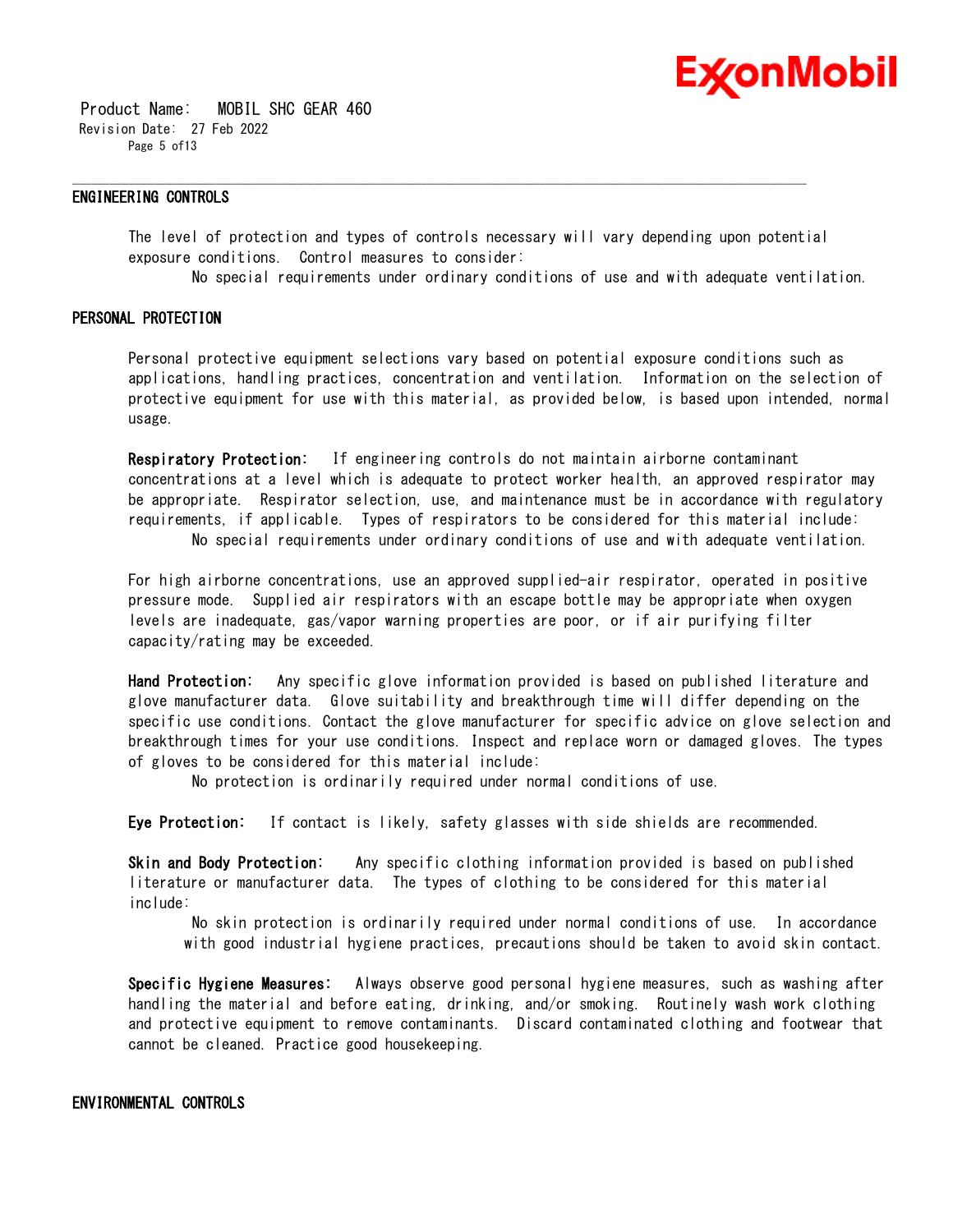

 Product Name: MOBIL SHC GEAR 460 Revision Date: 27 Feb 2022 Page 6 of13

> Comply with applicable environmental regulations limiting discharge to air, water and soil. Protect the environment by applying appropriate control measures to prevent or limit emissions.

\_\_\_\_\_\_\_\_\_\_\_\_\_\_\_\_\_\_\_\_\_\_\_\_\_\_\_\_\_\_\_\_\_\_\_\_\_\_\_\_\_\_\_\_\_\_\_\_\_\_\_\_\_\_\_\_\_\_\_\_\_\_\_\_\_\_\_\_\_\_\_\_\_\_\_\_\_\_\_\_\_\_\_\_\_\_\_\_\_\_\_\_\_\_\_\_\_\_\_\_\_\_\_\_\_\_\_\_\_\_\_\_\_\_\_\_\_\_

#### **SECTION 9 PHYSICAL AND CHEMICAL PROPERTIES**

**Note: Physical and chemical properties are provided for safety, health and environmental considerations only and may not fully represent product specifications. Contact the Supplier for additional information.**

**BASIC PHYSICAL AND CHEMICAL PROPERTIES Physical State:** Liquid **Color:** Colorless to Yellow **Odor:** Characteristic **Melting Point:** N/A **Freezing Point:** N/D **Initial Boiling Point / Range:** > 316°C (600°F) [Estimated] **Flammability:** Ignitable **Lower and Upper Explosion Limit/Flammability Limit:** LEL: 0.9 UEL: 7.0 **Flash Point [Method]:** >210°C (410°F) [ ASTM D-92] **Autoignition Temperature:** N/D **Decomposition Temperature:** N/D **pH:** N/A **Kinematic Viscosity:** 460 cSt (460 mm2/sec) at 40 °C [ASTM D 445] **Solubility in Water:** Negligible **Partition Coefficient: n-Octanol/water (log value):** > 3.5 [Estimated] **Vapor Pressure:**  $\langle 0.013 \text{ kPa} (0.1 \text{ mm Hg}) \text{ at } 20 \degree \text{ C}$  [Estimated] **Relative Density (at 15 °C):** 0.85 [ASTM D4052] **Relative Vapor Density (Air = 1):**  $\rightarrow$  2 at 101 kPa [Estimated] **Particle Characteristics: Median Size:** N/A **Size Range:** N/A

#### **OTHER INFORMATION**

**Pour Point:** -27°C (-17°F) [ASTM D5950] **Evaporation Rate (n-butyl acetate = 1):** N/D **Oxidizing Properties:** See Hazards Identification Section.

#### **SECTION 10 STABILITY AND REACTIVITY**

**REACTIVITY:** See sub-sections below.

**STABILITY:** Material is stable under normal conditions.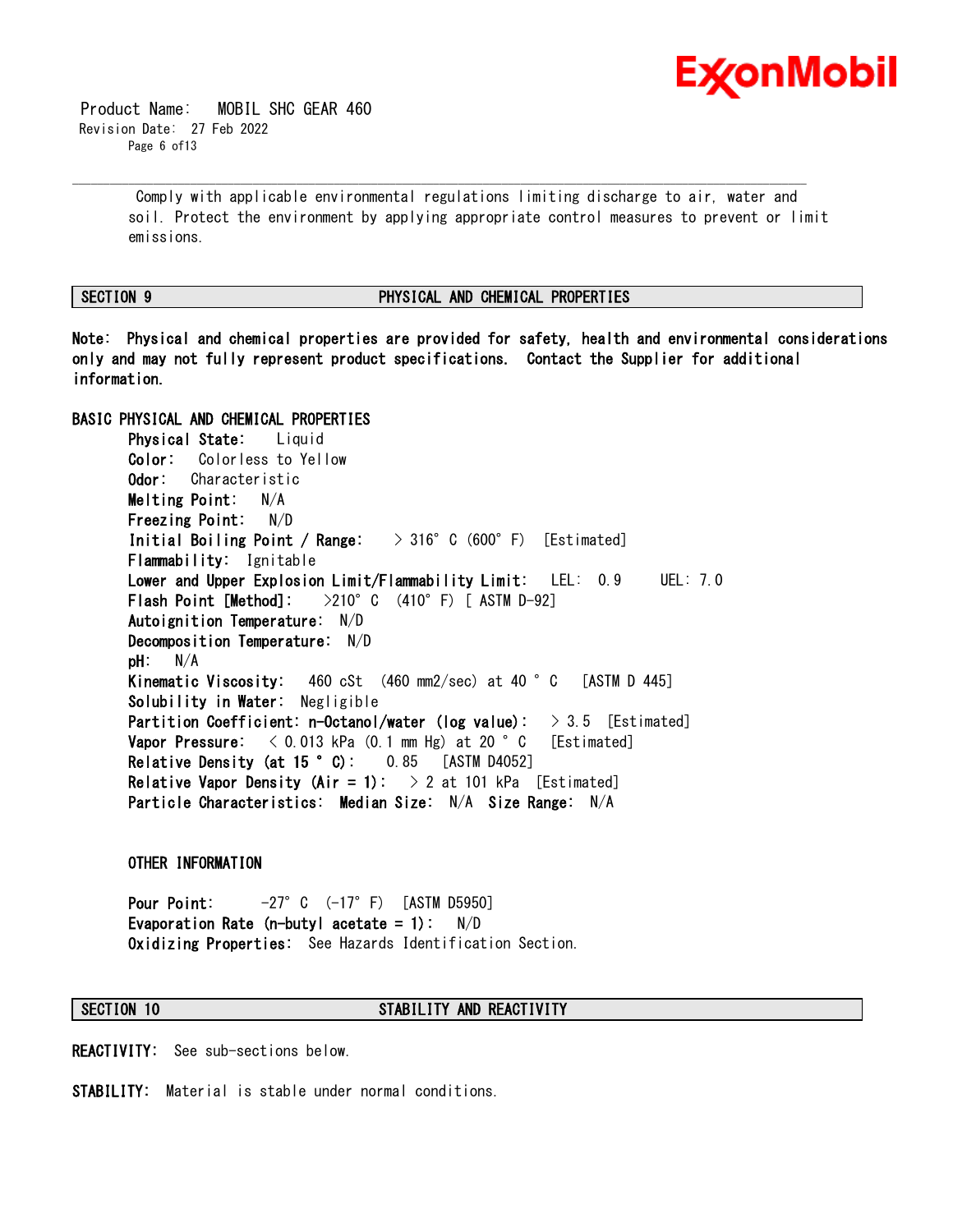

 Product Name: MOBIL SHC GEAR 460 Revision Date: 27 Feb 2022 Page 7 of13

**CONDITIONS TO AVOID:** Excessive heat. High energy sources of ignition.

**MATERIALS TO AVOID:** Strong oxidizers

**HAZARDOUS DECOMPOSITION PRODUCTS:** Material does not decompose at ambient temperatures.

\_\_\_\_\_\_\_\_\_\_\_\_\_\_\_\_\_\_\_\_\_\_\_\_\_\_\_\_\_\_\_\_\_\_\_\_\_\_\_\_\_\_\_\_\_\_\_\_\_\_\_\_\_\_\_\_\_\_\_\_\_\_\_\_\_\_\_\_\_\_\_\_\_\_\_\_\_\_\_\_\_\_\_\_\_\_\_\_\_\_\_\_\_\_\_\_\_\_\_\_\_\_\_\_\_\_\_\_\_\_\_\_\_\_\_\_\_\_

**POSSIBILITY OF HAZARDOUS REACTIONS:** Hazardous polymerization will not occur.

**SECTION 11 TOXICOLOGICAL INFORMATION**

### **INFORMATION ON TOXICOLOGICAL EFFECTS**

| <b>Hazard Class</b>                     | Conclusion / Remarks                                        |
|-----------------------------------------|-------------------------------------------------------------|
| Inhalation                              |                                                             |
| Acute Toxicity: No end point data for   | Minimally Toxic. Based on assessment of the components.     |
| material.                               |                                                             |
| Irritation: No end point data for       | Negligible hazard at ambient/normal handling temperatures.  |
| material.                               |                                                             |
| Ingestion                               |                                                             |
| Acute Toxicity: No end point data for   | Minimally Toxic. Based on assessment of the components.     |
| material.                               |                                                             |
| Skin                                    |                                                             |
| Acute Toxicity: No end point data for   | Minimally Toxic. Based on assessment of the components.     |
| material.                               |                                                             |
| Skin Corrosion/Irritation: No end point | Negligible irritation to skin at ambient temperatures.      |
| data for material.                      | Based on assessment of the components.                      |
| Eye                                     |                                                             |
| Serious Eye Damage/Irritation: No end   | May cause mild, short-lasting discomfort to eyes. Based on  |
| point data for material.                | assessment of the components.                               |
| Sensitization                           |                                                             |
| Respiratory Sensitization: No end point | Not expected to be a respiratory sensitizer.                |
| data for material.                      |                                                             |
| Skin Sensitization: No end point data   | Not expected to be a skin sensitizer. Based on assessment   |
| for material.                           | of the components.                                          |
| Aspiration: Data available.             | Not expected to be an aspiration hazard. Based on physico-  |
|                                         | chemical properties of the material.                        |
| Germ Cell Mutagenicity: No end point    | Not expected to be a germ cell mutagen. Based on assessment |
| data for material.                      | of the components.                                          |
| Carcinogenicity: No end point data for  | Not expected to cause cancer. Based on assessment of the    |
| material.                               | components.                                                 |
| Reproductive Toxicity: No end point     | Not expected to be a reproductive toxicant. Based on        |
| data for material.                      | assessment of the components.                               |
| Lactation: No end point data for        | Not expected to cause harm to breast-fed children.          |
| material.                               |                                                             |
| Specific Target Organ Toxicity (STOT)   |                                                             |
| Single Exposure: No end point data for  | Not expected to cause organ damage from a single exposure.  |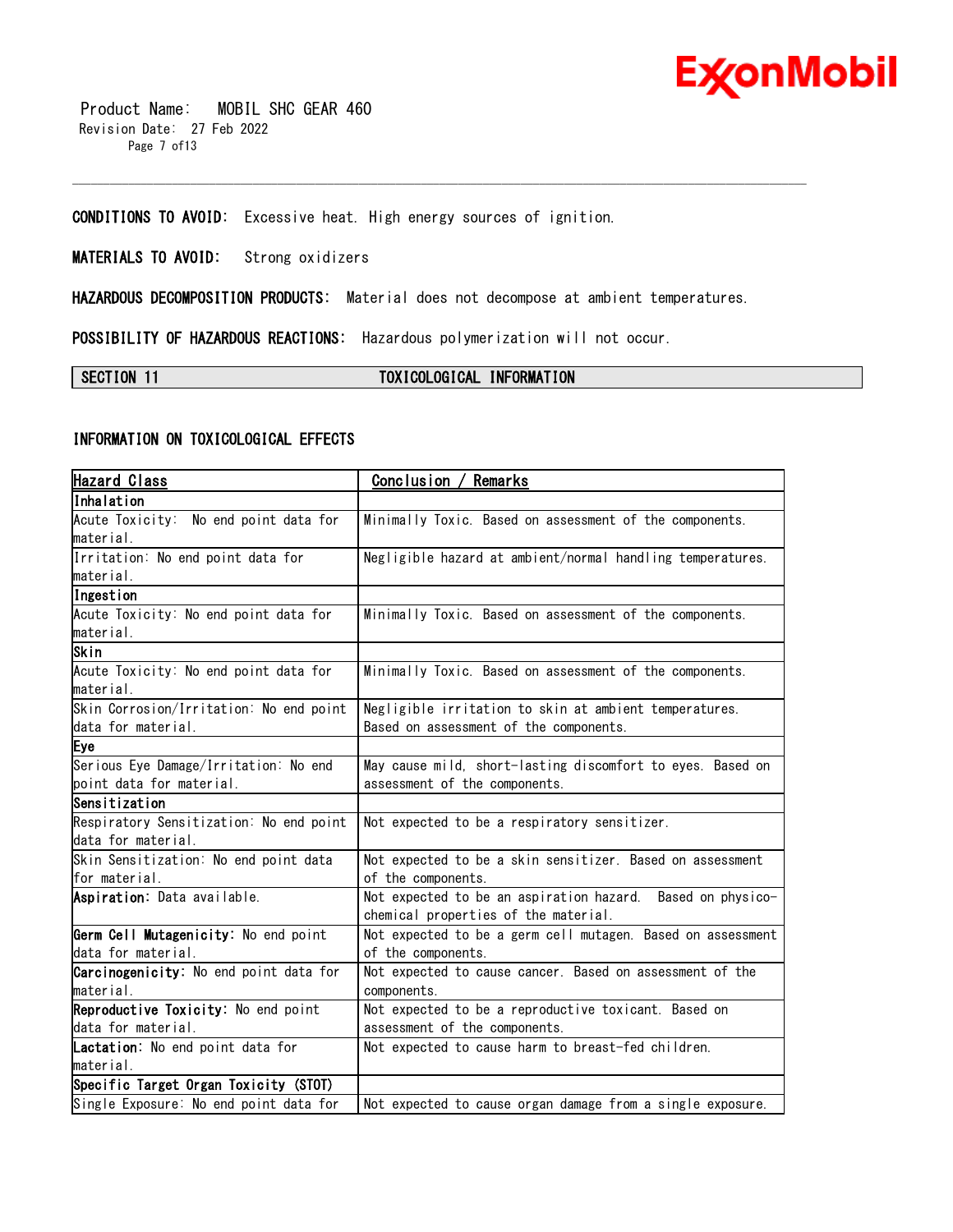

 Product Name: MOBIL SHC GEAR 460 Revision Date: 27 Feb 2022 Page 8 of13

| material.                            |                                                           |
|--------------------------------------|-----------------------------------------------------------|
| Repeated Exposure: No end point data | Not expected to cause organ damage from prolonged or      |
| for material.                        | repeated exposure. Based on assessment of the components. |

#### **OTHER INFORMATION For the product itself:**

Repeated and/or prolonged exposure may cause irritation to the skin, eyes, or respiratory tract. **Contains:**

Synthetic base oils: Not expected to cause significant health effects under conditions of normal use, based on laboratory studies with the same or similar materials. Not mutagenic or genotoxic. Not sensitizing in test animals and humans.

See Section 16 for a description of sources for reference data.

### **IARC Classification:**

**The following ingredients are cited on the lists below:** None.

|              | --REGULATORY LISTS SEARCHED- |               |
|--------------|------------------------------|---------------|
| $1 = IARC 1$ | $2 = IARC 2A$                | $3 = IARC 2B$ |

### **SECTION 12 ECOLOGICAL INFORMATION**

The information given is based on data for the material, components of the material, or for similar materials, through the application of bridging principals.

#### **ECOTOXICITY**

Material -- Not expected to be harmful to aquatic organisms.

#### **MOBILITY**

Base oil component -- Low solubility and floats and is expected to migrate from water to the land. Expected to partition to sediment and wastewater solids.

**PERSISTENCE AND DEGRADABILITY** Not determined.

**BIOACCUMULATIVE POTENTIAL** Not determined.

**Hazard to the Ozone Layer** 

Not Applicable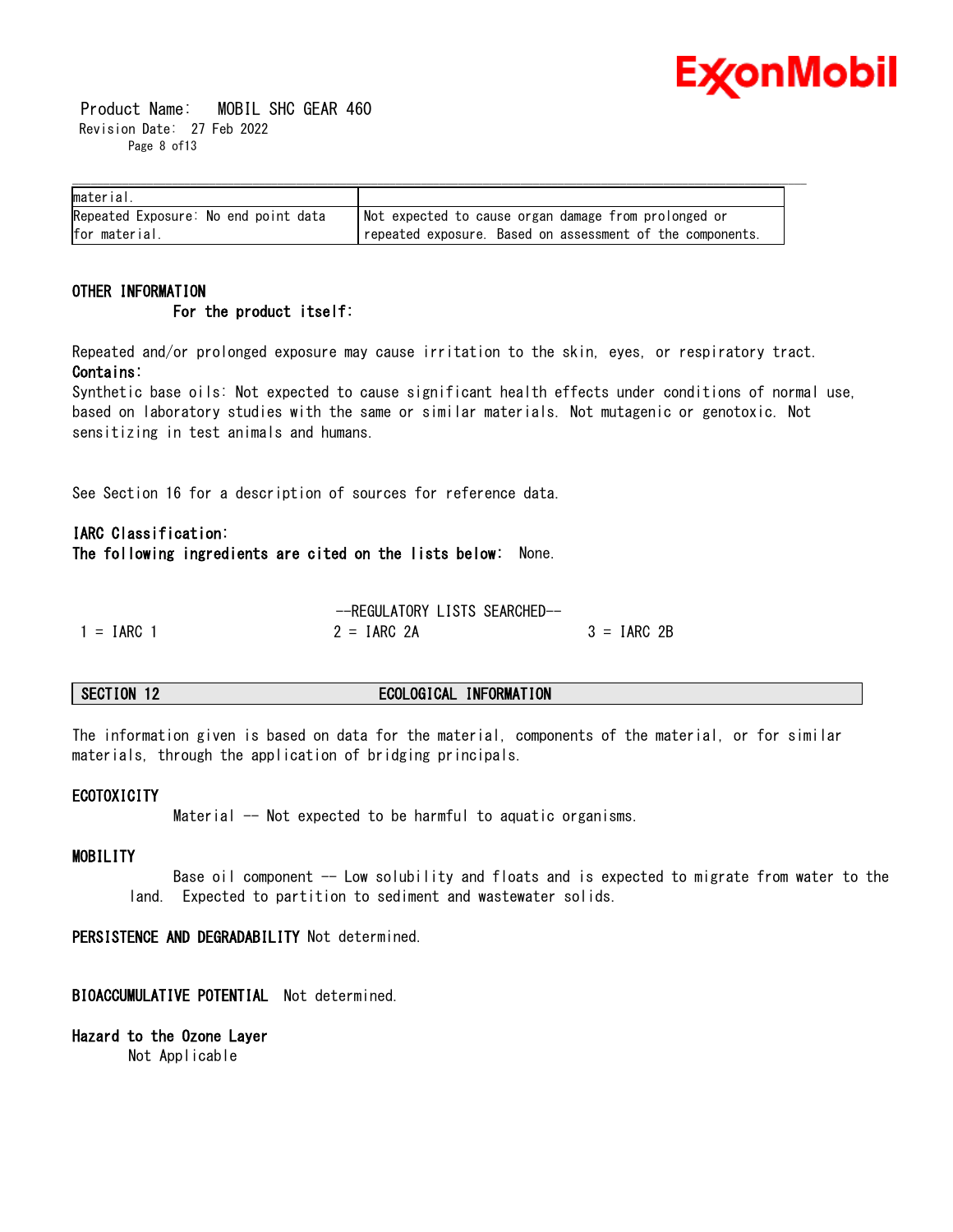

 Product Name: MOBIL SHC GEAR 460 Revision Date: 27 Feb 2022 Page 9 of13

See Section 16 for a description of sources for reference data.

**SECTION 13 DISPOSAL CONSIDERATIONS**

**Information on Safe and Environmentally Desirable Disposal or Recycling of Chemicals, Contaminated Containers and Packaging** 

\_\_\_\_\_\_\_\_\_\_\_\_\_\_\_\_\_\_\_\_\_\_\_\_\_\_\_\_\_\_\_\_\_\_\_\_\_\_\_\_\_\_\_\_\_\_\_\_\_\_\_\_\_\_\_\_\_\_\_\_\_\_\_\_\_\_\_\_\_\_\_\_\_\_\_\_\_\_\_\_\_\_\_\_\_\_\_\_\_\_\_\_\_\_\_\_\_\_\_\_\_\_\_\_\_\_\_\_\_\_\_\_\_\_\_\_\_\_

#### **DISPOSAL METHODS**

Disposal recommendations based on material as supplied. Disposal must be in accordance with current applicable laws and regulations, and material characteristics at time of disposal.

#### **DISPOSAL RECOMMENDATIONS**

Product is suitable for burning in an enclosed controlled burner for fuel value or disposal by supervised incineration at very high temperatures to prevent formation of undesirable combustion products. Protect the environment. Dispose of used oil at designated sites. Minimize skin contact. Do not mix used oils with solvents, brake fluids or coolants.

**Empty Container Warning** Empty Container Warning (where applicable): Empty containers may contain residue and can be dangerous. Do not attempt to refill or clean containers without proper instructions. Empty drums should be completely drained and safely stored until appropriately reconditioned or disposed. Empty containers should be taken for recycling, recovery, or disposal through suitably qualified or licensed contractor and in accordance with governmental regulations. DO NOT PRESSURISE, CUT, WELD, BRAZE, SOLDER, DRILL, GRIND, OR EXPOSE SUCH CONTAINERS TO HEAT, FLAME, SPARKS, STATIC ELECTRICITY, OR OTHER SOURCES OF IGNITION. THEY MAY EXPLODE AND CAUSE INJURY OR DEATH.

#### **SECTION 14 TRANSPORT INFORMATION**

#### **LAND - Precautionary Transportation Measures & Conditions:**

Do not co-load together with dangerous substances categorized in Fire Cat. 1 and/or 6, and/or High Pressure Gases.

NOTE: Comply with applicable laws and regulations.

**SEA (IMDG):** Not Regulated for Sea Transport according to IMDG-Code

**Marine Pollutant:** No

**AIR (IATA):** Not Regulated for Air Transport

#### **SECTION 15 REGULATORY INFORMATION**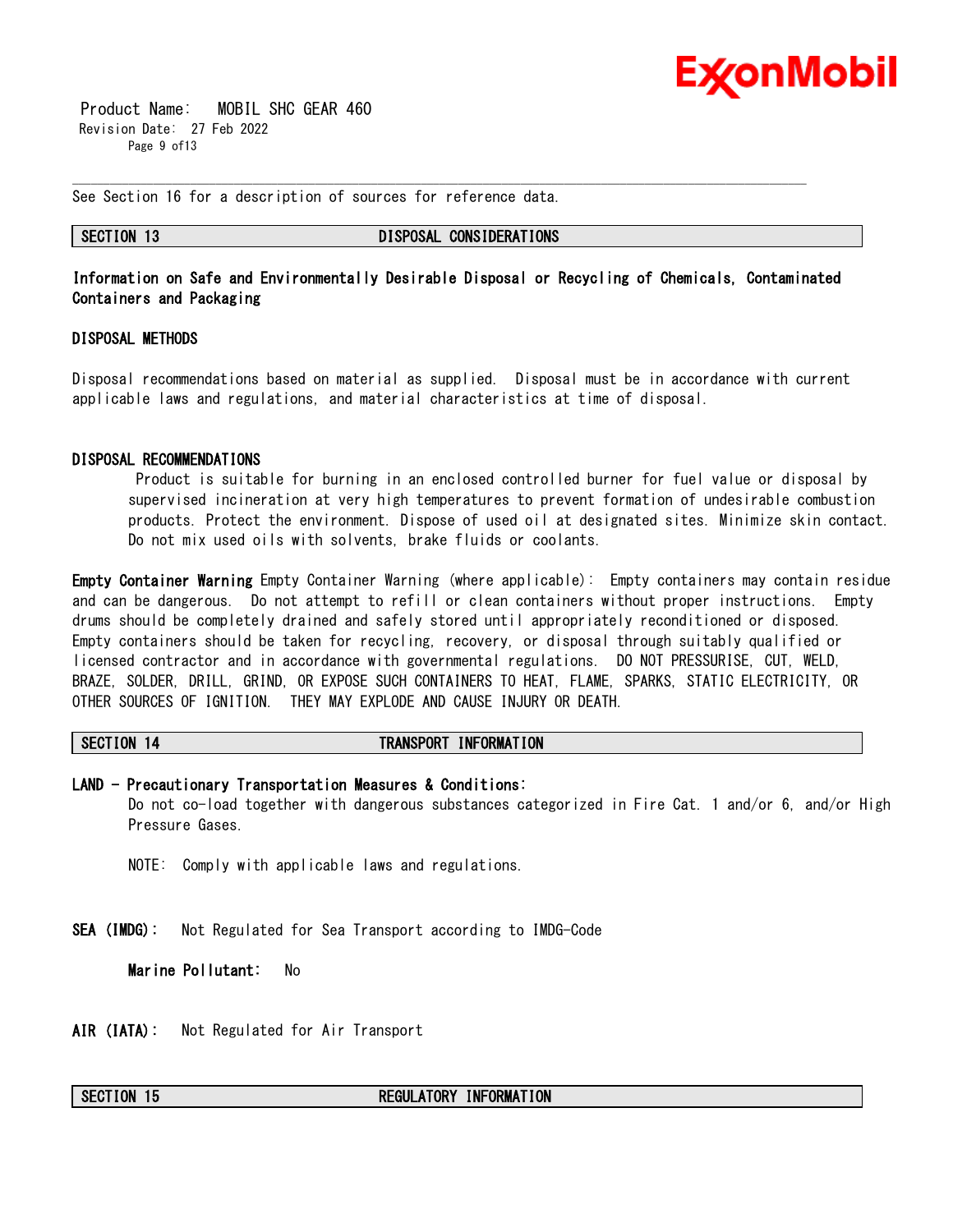

 Product Name: MOBIL SHC GEAR 460 Revision Date: 27 Feb 2022 Page 10 of13

This material is not considered hazardous according to the Classification of Chemicals based on Globally Harmonized System of Classification and Labelling of Chemicals (GHS) (JIS Z 7252–2019).

\_\_\_\_\_\_\_\_\_\_\_\_\_\_\_\_\_\_\_\_\_\_\_\_\_\_\_\_\_\_\_\_\_\_\_\_\_\_\_\_\_\_\_\_\_\_\_\_\_\_\_\_\_\_\_\_\_\_\_\_\_\_\_\_\_\_\_\_\_\_\_\_\_\_\_\_\_\_\_\_\_\_\_\_\_\_\_\_\_\_\_\_\_\_\_\_\_\_\_\_\_\_\_\_\_\_\_\_\_\_\_\_\_\_\_\_\_\_

### **REGULATORY STATUS AND APPLICABLE LAWS AND REGULATIONS**

**Listed or exempt from listing/notification on the following chemical inventories :** AIIC, DSL, ENCS, IECSC, ISHL, KECI, TCSI, TSCA **Special Cases:**

| Inventory | <b>Status</b>      |
|-----------|--------------------|
| PICCS     | Restrictions Apply |

#### **National Laws and Regulations:**

Chemical Substances Control Law: Restrictions Apply

#### **Chemical Substances Control Law substances:**

| Chemical Name             | Referenced List     | <b>ENCS Number</b> |
|---------------------------|---------------------|--------------------|
| <b>ETHYL BENZENE</b>      | Priority Assessment | $ 3-28, 3-60$      |
| <b>NAPHTHALENE</b>        | Priority Assessment | $14 - 311$         |
| $ PSEUDOCUMENE (1, 2, 4-$ | Priority Assessment | $ 3 - 7, 3 - 3427$ |
| TRIMETHYLBENZENE)         |                     |                    |
| <b>ITOLUENE</b>           | Priority Assessment | $ 3-2, 3-60 $      |
| <b>XYLENES</b>            | Priority Assessment | $ 3-3, 3-60$       |

Fire Service Law: Category 4, Flammable Liquids, Class III (#4 Petroleum) ISHL: Notified Substances Maritime Pollution Prevention Law: Regulated Mariners Labour Safety and Health Regulation: Regulated Poisonous and Deleterious Substances Control Law (PDSCL): Not Regulated Pollutant Release and Transfer Register (PRTR): Not Regulated Sewage Water Law: Mineral oil (5mg/l max.) Waste Treatment Law : Controlled Industrial Waste Water Pollution Control Law: Effluent Regulation (5mg/l max.)

#### **JAPANESE COMPOSITION INFORMATION**

**Industrial Safety and Health Law: Article 57, Chemical substances to be labelled:** None.

**Industrial Safety and Health Law: Article 57-2, Chemical substances to be notified:**

| -81<br>Name | ---<br>n<br>. .<br>Number<br>nance<br>. . | יי י<br>Gor |
|-------------|-------------------------------------------|-------------|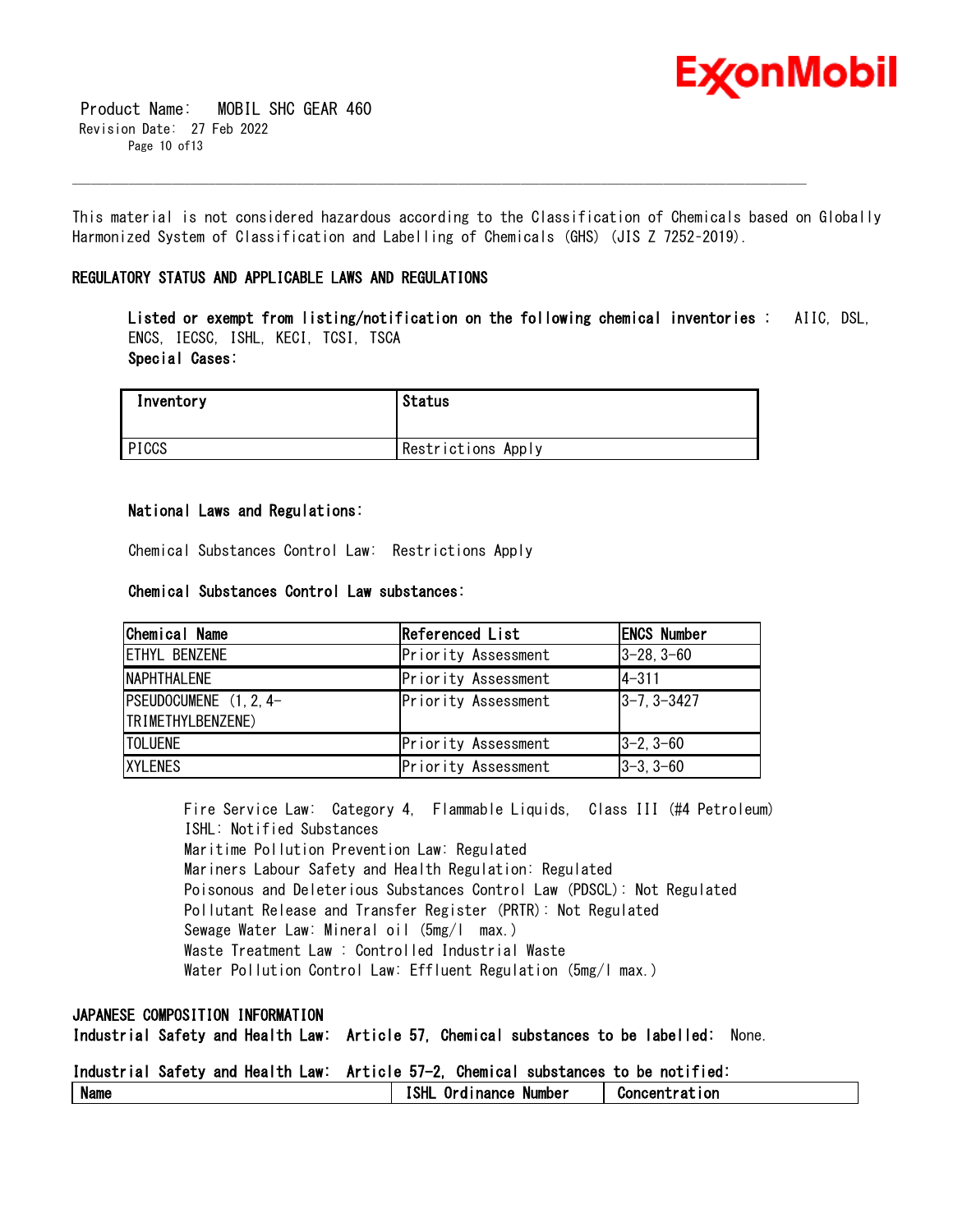

 Product Name: MOBIL SHC GEAR 460 Revision Date: 27 Feb 2022 Page 11 of 13

| 380 | $\overline{\phantom{a}}$<br>v. |
|-----|--------------------------------|

**ISHL Enforcement Order, Table 3-1, Manufacturing Permit Chemical Substances:** None.

**PRTR Class 1 Designated Chemical Substances:** None.

**PRTR Class 2 Designated Chemical Substances:** None.

**PDSCL Chemical Substances:** None.

**SECTION 16 OTHER INFORMATION**

**SOURCE OF REFERENCE MATERIAL:** Sources of information used in preparing this SDS included one or more of the following: results from in house or supplier toxicology studies, CONCAWE Product Dossiers, publications from other trade associations, such as the EU Hydrocarbon Solvents REACH Consortium, U.S. HPV Program Robust Summaries, the EU IUCLID Data Base, U.S. NTP publications, and other sources, as appropriate.

### **N/D = Not determined, N/A = Not applicable**

**KEY TO THE H-CODES CONTAINED IN SECTION 3 OF THIS DOCUMENT (for information only):** H304: May be fatal if swallowed and enters airways; Aspiration, Cat 1 H315: Causes skin irritation; Skin Corr/Irritation, Cat 2 H400: Very toxic to aquatic life; Acute Env Tox, Cat 1

THIS SAFETY DATA SHEET CONTAINS THE FOLLOWING REVISIONS: Composition: Component Table information was modified. Section 01: Company Mailing Address information was deleted. Section 01: Company Mailing Address information was modified. Section 09: Decomposition Temp C(F) information was added. Section 09: Decomposition Temp C(F) information was deleted. Section 09: Flammability (Solid, Gas) information was deleted. Section 09: Flammability information was added. Section 09: Flammable Limits - LEL information was added. Section 09: Flammable Limits - UEL information was added. Section 09: Particle Characteristics information was added. Section 09: Particle Range information was added. Section 09: Physical State information was deleted. Section 10: Reactivity information was added. Section 11: Aspiration Conclusion information was added. Section 11: Aspiration Test Data information was added. Section 11: Carcinogen Conclusion information was added. Section 11: Carcinogen Test Comment information was added. Section 11: Carcinogen Test Data information was added. Section 11: Chronic Tox - Component information was modified.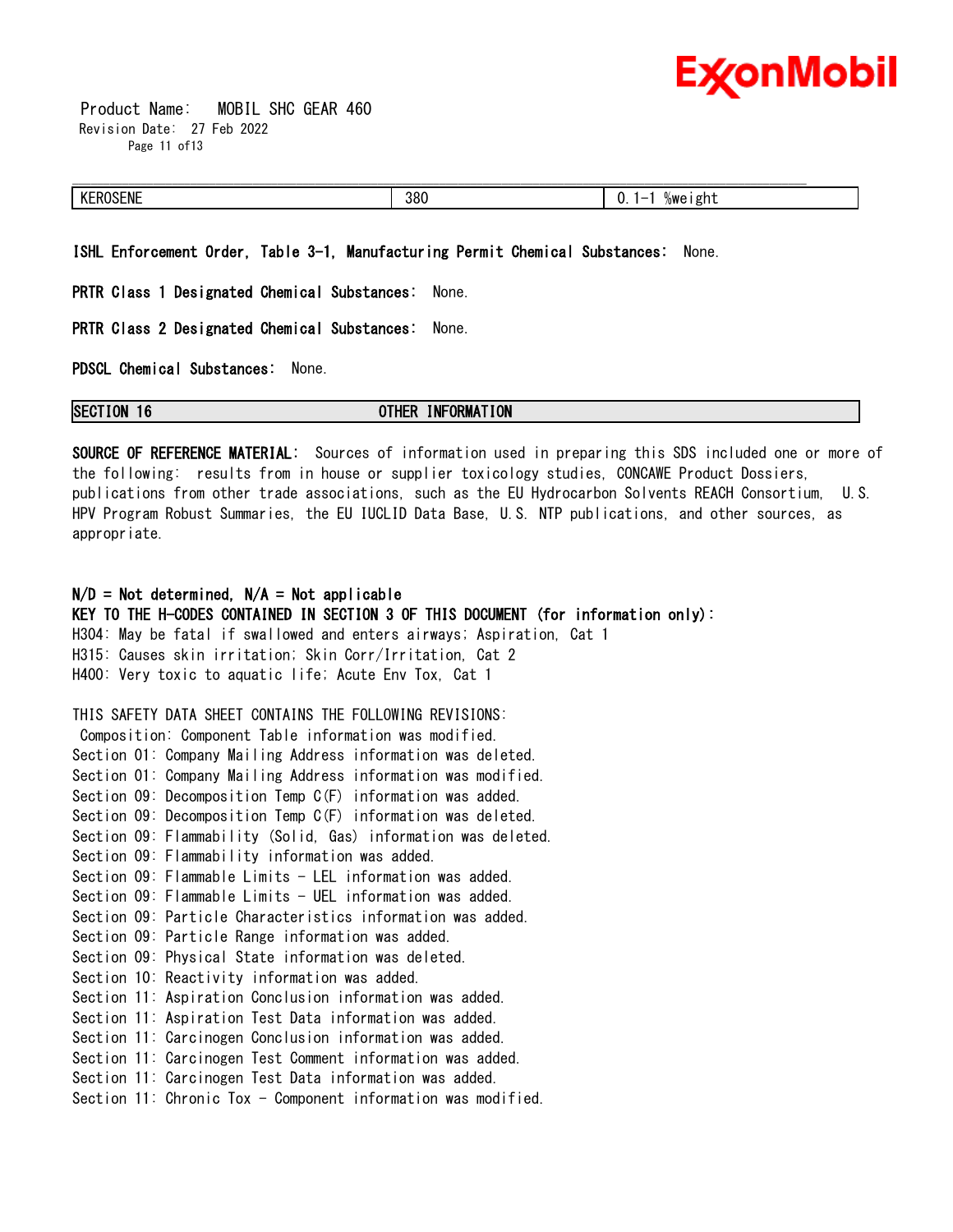# Ex⁄onMobil

 Product Name: MOBIL SHC GEAR 460 Revision Date: 27 Feb 2022 Page 12 of13

Section 11: Dermal Irritation Test Data information was added. Section 11: Dermal Irritation Test Data information was deleted. Section 11: Dermal Lethality Test Data information was added. Section 11: Dermal Lethality Test Data information was deleted. Section 11: Eye Irritation Test Data information was added. Section 11: Eye Irritation Test Data information was deleted. Section 11: Inhalation Lethality Test Data information was added. Section 11: Inhalation Lethality Test Data information was deleted. Section 11: Lactation Conclusion information was added. Section 11: Lactation Test Data information was added. Section 11: Mutagen Conclusion information was added. Section 11: Mutagen Test Comment information was added. Section 11: Mutagen Test Data information was added. Section 11: Oral Lethality Test Data information was added. Section 11: Oral Lethality Test Data information was deleted. Section 11: Other Health Effects information was added. Section 11: Reproductive Conclusion information was added. Section 11: Reproductive Test Comment information was added. Section 11: Reproductive Test Data information was added. Section 11: Respiratory Sensitization Conclusion information was added. Section 11: Respiratory Sensitization Test Data information was added. Section 11: Skin Sensitization Conclusion information was added. Section 11: Skin Sensitization Test Comment information was added. Section 11: Skin Sensitization Test Data information was added. Section 11: Target Organ Toxicity - Repeat Conclusion information was added. Section 11: Target Organ Toxicity - Repeat Test Comment information was added. Section 11: Target Organ Toxicity - Repeat Test Data information was added. Section 11: Target Organ Toxicity - Single Conclusion information was added. Section 11: Target Organ Toxicity - Single Test Data information was added. Section 12: Ecological Information - Bioaccumulation information was added. Section 12: Ecological Information - Persistence and Degradability information was added. Section 15: Japan Hazard Statement information was modified. Section 15: National Chemical Inventory Listing information was modified. Section 15: Special Cases Table information was added. Section 16: HCode Key information was modified.

\_\_\_\_\_\_\_\_\_\_\_\_\_\_\_\_\_\_\_\_\_\_\_\_\_\_\_\_\_\_\_\_\_\_\_\_\_\_\_\_\_\_\_\_\_\_\_\_\_\_\_\_\_\_\_\_\_\_\_\_\_\_\_\_\_\_\_\_\_\_\_\_\_\_\_\_\_\_\_\_\_\_\_\_\_\_\_\_\_\_\_\_\_\_\_\_\_\_\_\_\_\_\_\_\_\_\_\_\_\_\_\_\_\_\_\_\_\_

#### -------------------------------------------------------------------------------------------------------- ---------------------------------------------

The information and recommendations contained herein are, to the best of ExxonMobil's knowledge and belief, accurate and reliable as of the date issued. You can contact ExxonMobil to insure that this document is the most current available from ExxonMobil. The information and recommendations are offered for the user's consideration and examination. It is the user's responsibility to satisfy itself that the product is suitable for the intended use. If buyer repackages this product, it is the user's responsibility to insure proper health, safety and other necessary information is included with and/or on the container. Appropriate warnings and safe-handling procedures should be provided to handlers and